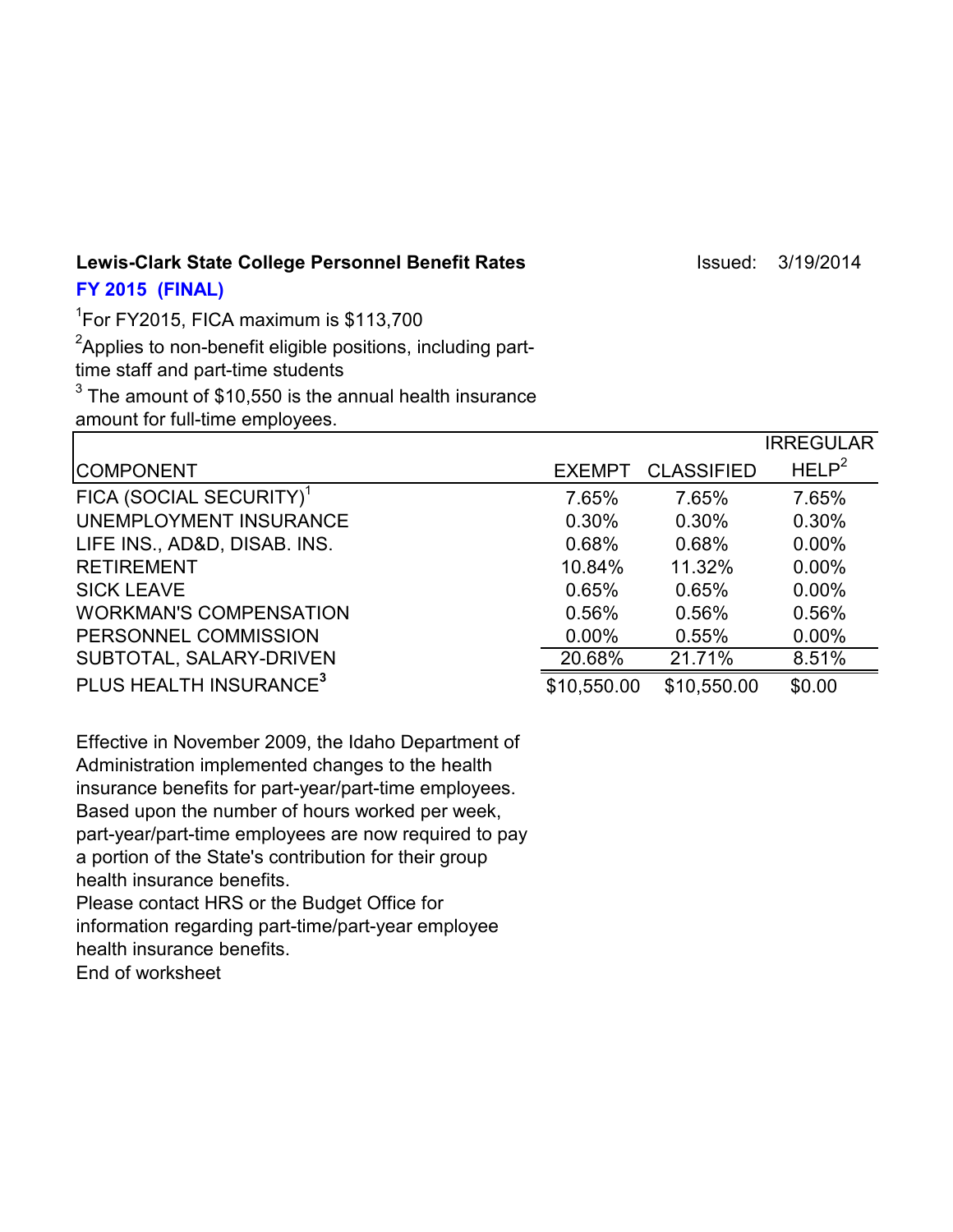## **FY2015 Fringe Benefit Costs**

## **Full-time Exempt Staff/Faculty**

Effective June 8, 2014

| <u>*Exempt Staff Minimum</u> |             |        |                  |            |       |           |                  |                 |        |        |                       |
|------------------------------|-------------|--------|------------------|------------|-------|-----------|------------------|-----------------|--------|--------|-----------------------|
|                              |             |        | Life, ADD        |            | Sick  | Workman's | Pers.            |                 |        | Total  | Fringe As             |
| Annual                       | <b>FICA</b> | Unemp. | Disab.           | Retirement | Leave | Comp      | Comm.            | Health          | Total  |        | Personnel % of Annual |
| Salary                       | 7.65%       | 0.30%  | 0.68%            | 10.84%     | 0.65% | 0.56%     |                  | 0.00% \$879/mth | Fringe | Cost   | Salary                |
| 30,000                       | 2,295       | 90     | $\overline{203}$ | 3,252      | 195   | 168       | $\overline{0}$   | 10,550          | 16,753 | 46,753 | 56%                   |
| 30,805                       | 2,357       | 92     | 208              | 3,339      | 200   | 173       | 0                | 10,550          | 16,919 | 47,724 | 55%                   |
| 31,000                       | 2,372       | 93     | 209              | 3,360      | 202   | 174       | $\boldsymbol{0}$ | 10,550          | 16,959 | 47,959 | 55%                   |
| 32,000                       | 2,448       | 96     | 216              | 3,469      | 208   | 179       | 0                | 10,550          | 17,166 | 49,166 | 54%                   |
| 33,000                       | 2,525       | 99     | 223              | 3,577      | 215   | 185       | 0                | 10,550          | 17,373 | 50,373 | 53%                   |
| 34,000                       | 2,601       | 102    | 230              | 3,686      | 221   | 190       | $\boldsymbol{0}$ | 10,550          | 17,580 | 51,580 | 52%                   |
| $*34,861$                    | 2,667       | 105    | 235              | 3,779      | 227   | 195       | $\bf{0}$         | 10,550          | 17,757 | 52,618 | 51%                   |
| 35,000                       | 2,678       | 105    | 236              | 3,794      | 228   | 196       | 0                | 10,550          | 17,786 | 52,786 | 51%                   |
| 36,000                       | 2,754       | 108    | 243              | 3,902      | 234   | 202       | 0                | 10,550          | 17,993 | 53,993 | 50%                   |
| 37,000                       | 2,831       | 111    | 250              | 4,011      | 241   | 207       | 0                | 10,550          | 18,200 | 55,200 | 49%                   |
| 38,000                       | 2,907       | 114    | 257              | 4,119      | 247   | 213       | 0                | 10,550          | 18,407 | 56,407 | 48%                   |
| 39,000                       | 2,984       | 117    | 263              | 4,228      | 254   | 218       | $\boldsymbol{0}$ | 10,550          | 18,613 | 57,613 | 48%                   |
| 40,000                       | 3,060       | 120    | 270              | 4,336      | 260   | 224       | 0                | 10,550          | 18,820 | 58,820 | 47%                   |
| 41,000                       | 3,137       | 123    | 277              | 4,444      | 267   | 230       | 0                | 10,550          | 19,027 | 60,027 | 46%                   |
| 42,000                       | 3,213       | 126    | 284              | 4,553      | 273   | 235       | 0                | 10,550          | 19,234 | 61,234 | 46%                   |
| 43,000                       | 3,290       | 129    | 290              | 4,661      | 280   | 241       | 0                | 10,550          | 19,440 | 62,440 | 45%                   |
| 44,000                       | 3,366       | 132    | 297              | 4,770      | 286   | 246       | 0                | 10,550          | 19,647 | 63,647 | 45%                   |
| 45,000                       | 3,443       | 135    | 304              | 4,878      | 293   | 252       | $\boldsymbol{0}$ | 10,550          | 19,854 | 64,854 | 44%                   |
| 46,000                       | 3,519       | 138    | 311              | 4,986      | 299   | 258       | $\boldsymbol{0}$ | 10,550          | 20,061 | 66,061 | 44%                   |
| 47,000                       | 3,596       | 141    | 317              | 5,095      | 306   | 263       | $\boldsymbol{0}$ | 10,550          | 20,267 | 67,267 | 43%                   |
| 48,000                       | 3,672       | 144    | 324              | 5,203      | 312   | 269       | $\boldsymbol{0}$ | 10,550          | 20,474 | 68,474 | 43%                   |
| 49,000                       | 3,749       | 147    | 331              | 5,312      | 319   | 274       | $\boldsymbol{0}$ | 10,550          | 20,681 | 69,681 | 42%                   |
| 50,000                       | 3,825       | 150    | 338              | 5,420      | 325   | 280       | 0                | 10,550          | 20,888 | 70,888 | 42%                   |
| 51,000                       | 3,902       | 153    | 344              | 5,528      | 332   | 286       | 0                | 10,550          | 21,094 | 72,094 | 41%                   |
| 52,000                       | 3,978       | 156    | 351              | 5,637      | 338   | 291       | $\boldsymbol{0}$ | 10,550          | 21,301 | 73,301 | 41%                   |
| 53,000                       | 4,055       | 159    | 358              | 5,745      | 345   | 297       | 0                | 10,550          | 21,508 | 74,508 | 41%                   |
| 54,000                       | 4,131       | 162    | 365              | 5,854      | 351   | 302       | 0                | 10,550          | 21,715 | 75,715 | 40%                   |
| 55,000                       | 4,208       | 165    | 371              | 5,962      | 358   | 308       | 0                | 10,550          | 21,921 | 76,921 | 40%                   |
| 56,000                       | 4,284       | 168    | 378              | 6,070      | 364   | 314       | 0                | 10,550          | 22,128 | 78,128 | 40%                   |
| 57,000                       | 4,361       | 171    | 385              | 6,179      | 371   | 319       | $\boldsymbol{0}$ | 10,550          | 22,335 | 79,335 | 39%                   |
| 58,000                       | 4,437       | 174    | 392              | 6,287      | 377   | 325       | 0                | 10,550          | 22,542 | 80,542 | 39%                   |
| 59,000                       | 4,514       | 177    | 398              | 6,396      | 384   | 330       | $\boldsymbol{0}$ | 10,550          | 22,748 | 81,748 | 39%                   |
| 60,000                       | 4,590       | 180    | 405              | 6,504      | 390   | 336       | $\boldsymbol{0}$ | 10,550          | 22,955 | 82,955 | 38%                   |
| 61,000                       | 4,667       | 183    | 412              | 6,612      | 397   | 342       | 0                | 10,550          | 23,162 | 84,162 | 38%                   |
| 62,000                       | 4,743       | 186    | 419              | 6,721      | 403   | 347       | 0                | 10,550          | 23,369 | 85,369 | 38%                   |
| 63,000                       | 4,820       | 189    | 425              | 6,829      | 410   | 353       | $\boldsymbol{0}$ | 10,550          | 23,575 | 86,575 | 37%                   |
| 64,000                       | 4,896       | 192    | 432              | 6,938      | 416   | 358       | $\boldsymbol{0}$ | 10,550          | 23,782 | 87,782 | 37%                   |
| 65,000                       | 4,973       | 195    | 439              | 7,046      | 423   | 364       | $\boldsymbol{0}$ | 10,550          | 23,989 | 88,989 | 37%                   |
| 66,000                       | 5,049       | 198    | 446              | 7,154      | 429   | 370       | $\boldsymbol{0}$ | 10,550          | 24,196 | 90,196 | 37%                   |
| 67,000                       | 5,126       | 201    | 452              | 7,263      | 436   | 375       | $\boldsymbol{0}$ | 10,550          | 24,402 | 91,402 | 36%                   |
| 68,000                       | 5,202       | 204    | 459              | 7,371      | 442   | 381       | $\boldsymbol{0}$ | 10,550          | 24,609 | 92,609 | 36%                   |
| 69,000                       | 5,279       | 207    | 466              | 7,480      | 449   | 386       | $\boldsymbol{0}$ | 10,550          | 24,816 | 93,816 | 36%                   |
| 70,000                       | 5,355       | 210    | 473              | 7,588      | 455   | 392       | $\boldsymbol{0}$ | 10,550          | 25,023 | 95,023 | 36%                   |
| $End$ of workshoot           |             |        |                  |            |       |           |                  |                 |        |        |                       |

End of worksheet